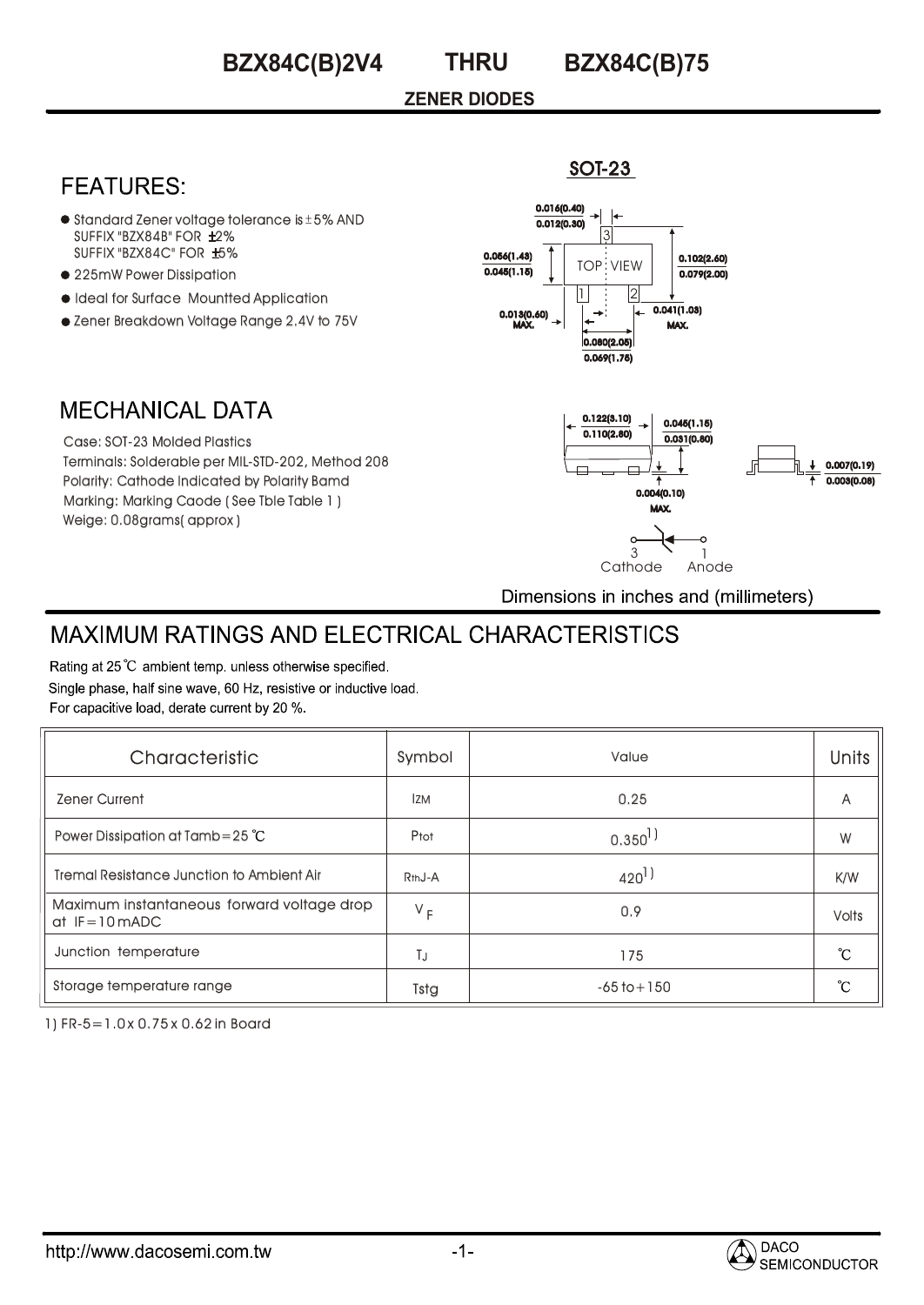#### **RATINGS AND CHARACTERISTIC BZX84C(B)2V4 THRU BX84C(B)75**



http://www.dacosemi.com.tw

SEMICONDUCTOR